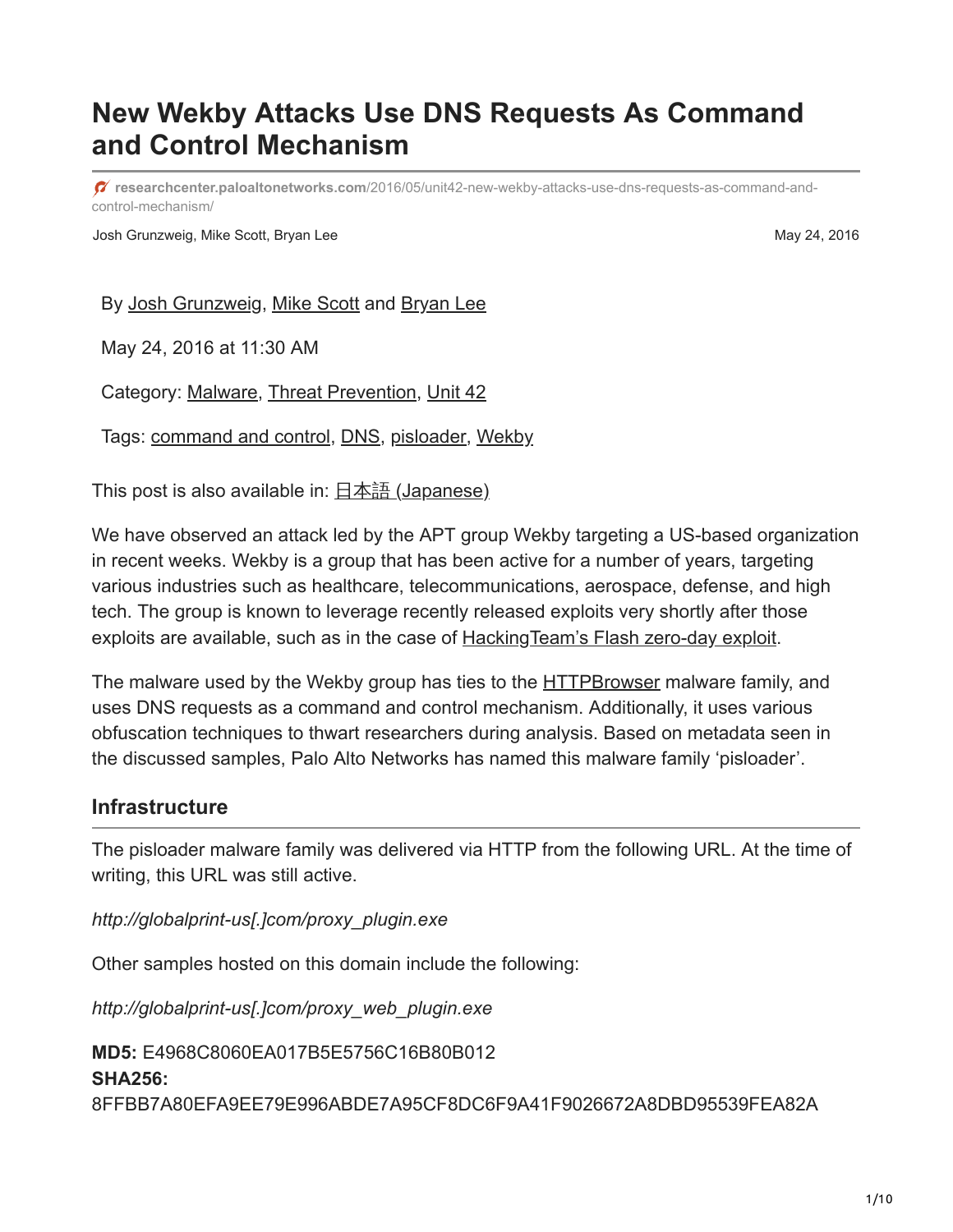# **Size:** 126976 Bytes **Compile Time:** 2016-04-28 00:38:46 UTC

This discovered file was found to be an instance of the common Poison Ivy malware family with the following configuration data:

# **Command and Control Address:** intranetwabcam[.]com **Command and Control Port:** 80 **Password:** admin **Mutex:** )!VoqA.I5

The domains witnessed in this attack were all registered very shortly prior to being used. The following domains have been witnessed in this attack:

| Domain                 | <b>Description</b>    | <b>Registrant Date</b> |  |
|------------------------|-----------------------|------------------------|--|
| globalprint-us[.]com   | <b>Hosted Malware</b> | 2016-04-26             |  |
| ns1.logitech-usa[.]com | pisloader C2          | 2016-04-26             |  |
| intranetwabcam[.]com   | Poison Ivy C2         | 2016-04-26             |  |

Additionally, the following IP resolutions have been observed.

| Domain                 | <b>IP Address</b> | <b>Registrant Organization</b> | Country of Origin    |
|------------------------|-------------------|--------------------------------|----------------------|
| globalprint-us[.]com   | 107.180.58[.]70   | GoDaddy.com LLC                | <b>United States</b> |
| ns1.logitech-usa[.]com | 23.252.166[.]89   | NexteCloud L.L.C.              | <b>United States</b> |
| intranetwabcam[.]com   | 23.252.166[.]99   | NexteCloud L.L.C.              | <b>United States</b> |

# **Initial Dropper**

The following sample was discovered initially and is referenced in the subsequent analysis:

**MD5:** E8D58AA76DD97536AC225949A2767E05 **SHA256:** DA3261C332E72E4C1641CA0DE439AF280E064B224D950817A11922A8078B11F1 **Size:** 126976 Bytes **Compile Time:** 2016-04-27 14:37:34 UTC

This particular file has the following metadata properties. The references to 'pisload2' led to the naming of this malware family.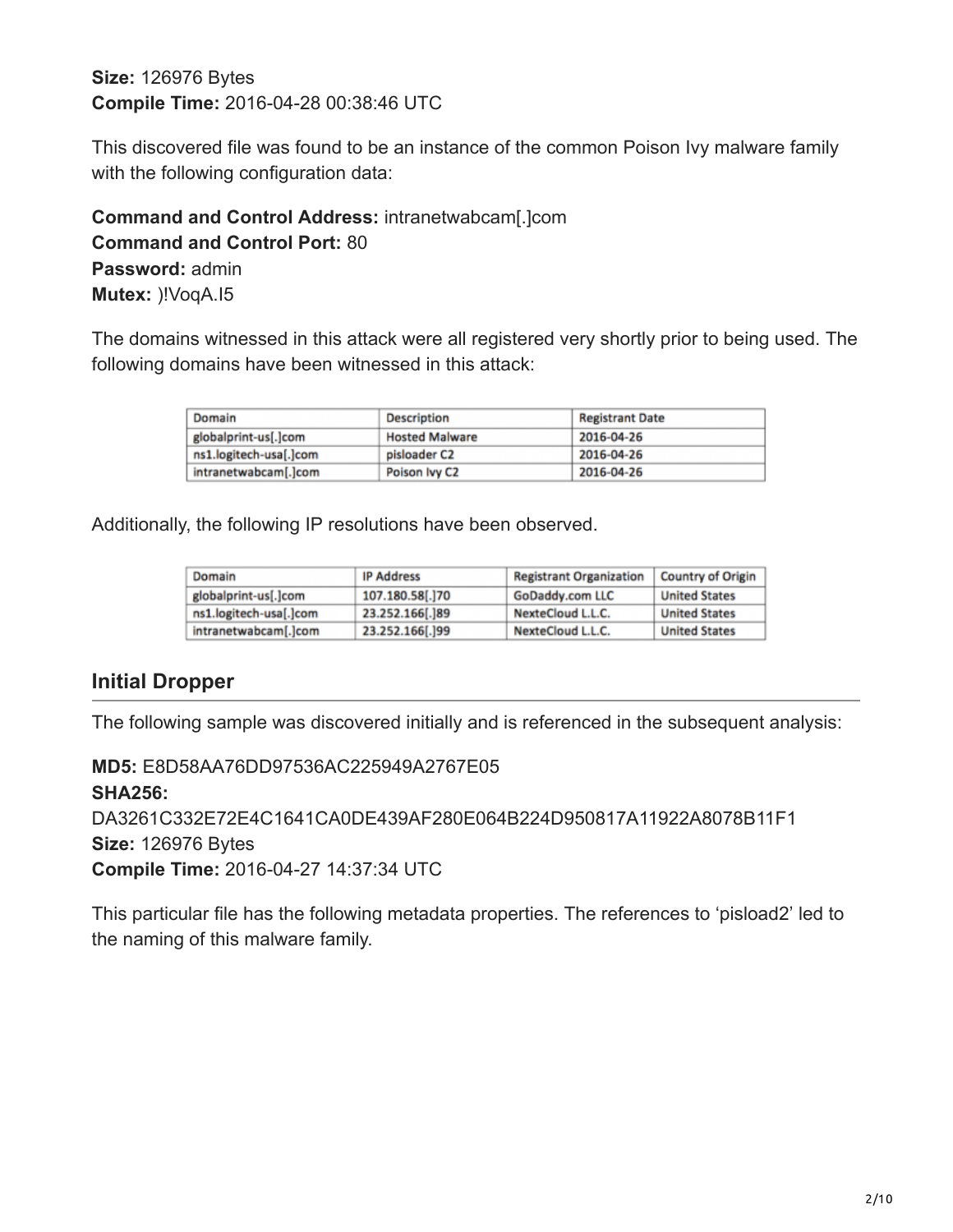| General Compatibility Security | Details Previous Versions                                |
|--------------------------------|----------------------------------------------------------|
| Property                       | Value                                                    |
| <b>Description</b>             |                                                          |
| Type                           | File description pisload2 MFC Application<br>Application |
| File version 1.0.1.3           |                                                          |
| Product name Application       |                                                          |
| Product version 1, 0, 1, 3     |                                                          |
| Copyright                      | Copyright (C) 2001                                       |
| Size                           | <b>124 KB</b>                                            |
|                                | Date modified 4/29/2016 4:58 PM                          |
| Language                       | English (United States)                                  |
|                                |                                                          |
|                                |                                                          |
|                                |                                                          |
|                                |                                                          |
|                                |                                                          |
|                                |                                                          |
|                                |                                                          |
|                                |                                                          |
|                                | Remove Properties and Personal Information               |

*Figure 1 pisloader dropper metadata*

The initial dropper contains very simple code that is responsible for setting persistence via the Run registry key, and dropping and executing an embedded Windows executable. Limited obfuscation was encountered, where the authors split up strings into smaller substrings and used 'strcpy' and 'strcat' calls to re-build them prior to use. They also used this same technique to generate garbage strings that are never used. This is likely to deter detection and analysis of the sample. The following decompiled code demonstrates this. Comments have been added to show the fully-generated strings.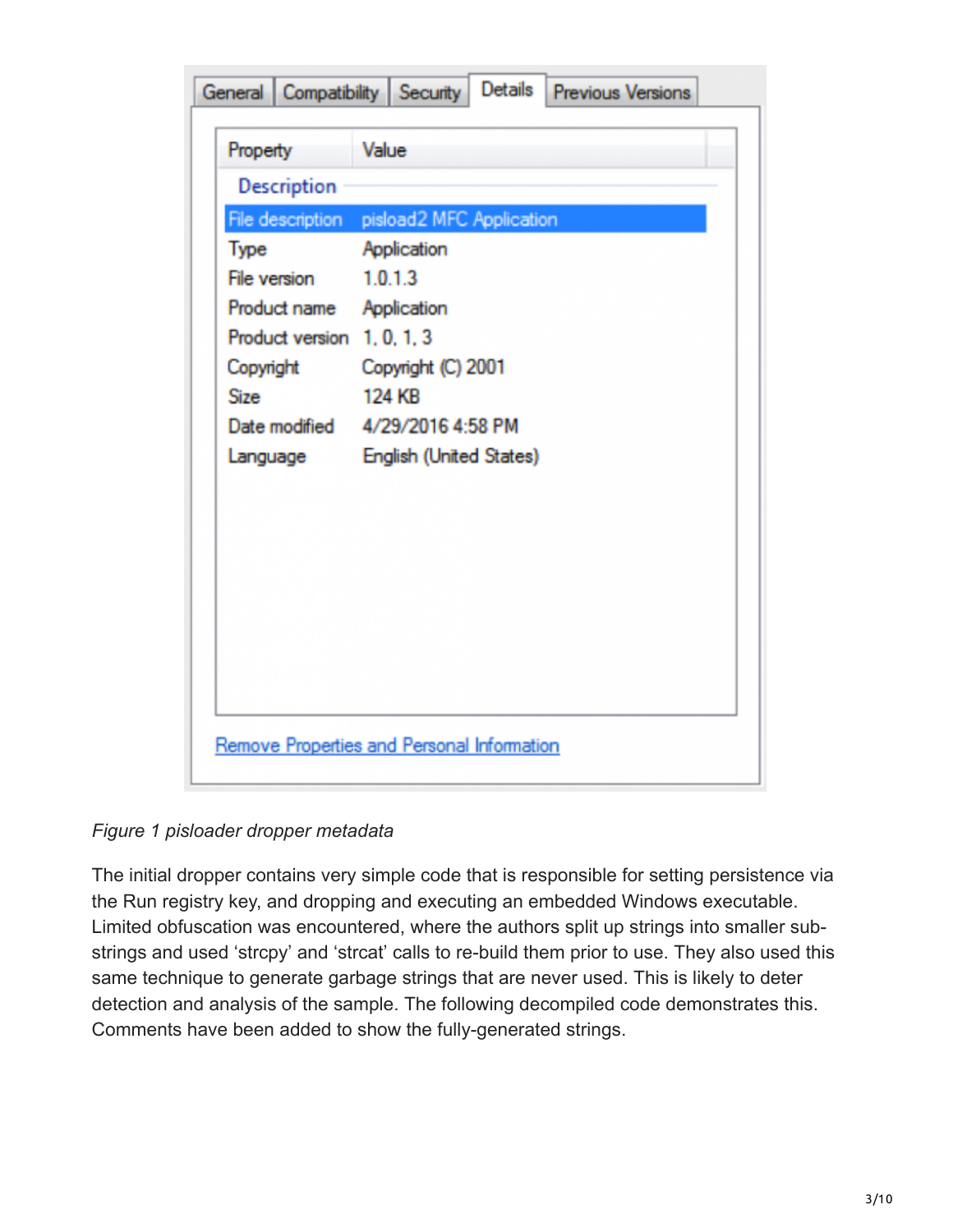

*Figure 2 pisloader dropper building strings and setting persistence*

In the above decompiled code, we see that the pisloader is generating the following string, which eventually is called to set the Run registry key.

*cmd.exe /c reg add HKCU\Software\Microsoft\Windows\CurrentVersion\Run /v lsm /t reg\_sz /d "%appdata%\lsm.exe" /f*

This particular command will set the

HKCU\Software\Microsoft\Windows\CurrentVersion\Run\Ism registry key with a value of "%appdata%\lsm.exe". After this key is set, the malware proceeds to decrypt a two blobs of data with a single-byte XOR key of 0x54. The resulting data is written to the %appdata%\lsm.exe file path.

After this file is written, the malware executes the newly written lsm.exe file, which contains the pisloader payload.

# **Payload**

The following sample was discovered and is referenced in the subsequent analysis:

**MD5:** 07B9B62FB3B1C068837C188FEFBD5DE9 **SHA256:** 456FFFC256422AD667CA023D694494881BAED1496A3067485D56ECC8FEFBFAEB **Size:** 102400 Bytes **Compile Timestamp:** 2016-04-27 13:39:02 UTC

The payload is heavily obfuscated using a return-oriented programming (ROP) technique, as well as a number of garbage assembly instructions. In the example below, code highlighted in red essentially serves no purpose other than to deter reverse-engineering of the sample. This code can be treated as garbage and ignored. The entirety of the function is highlighted in green, where two function offsets are pushed to the stack, followed by a return instruction. This return instruction will point code execution first at the null function, which in turn will point code execution to the 'next function'. This technique is used throughout the runtime of the payload, making static analysis difficult.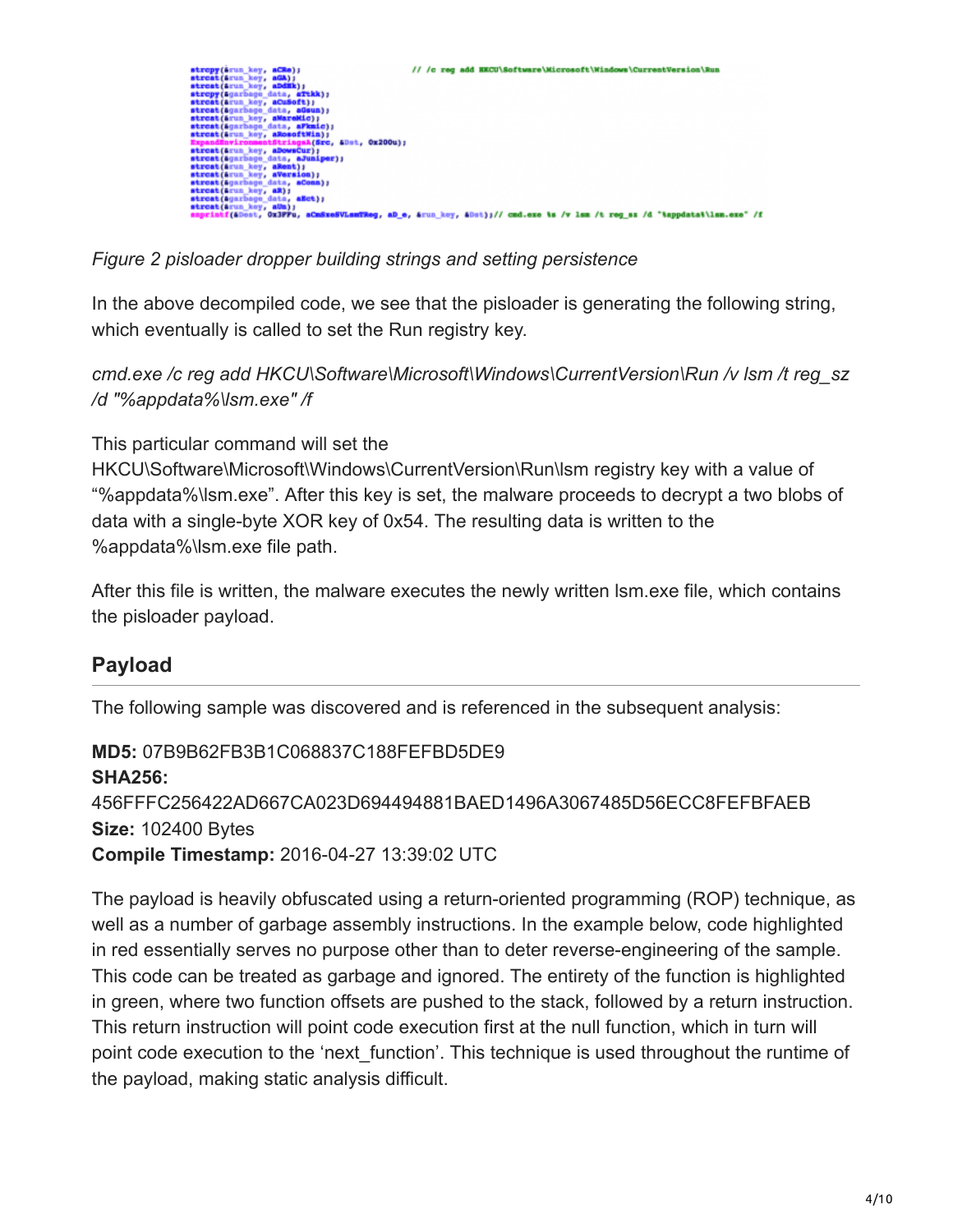

# *Figure 3 Obfuscated code witnessed in pisloader*

The malware is actually quite simplistic once the obfuscation and garbage code is ignored. It will begin by generating a random 10-byte alpha-numeric header. The remaining data is base32-encoded, with padding removed. This data will be used to populate a subdomain that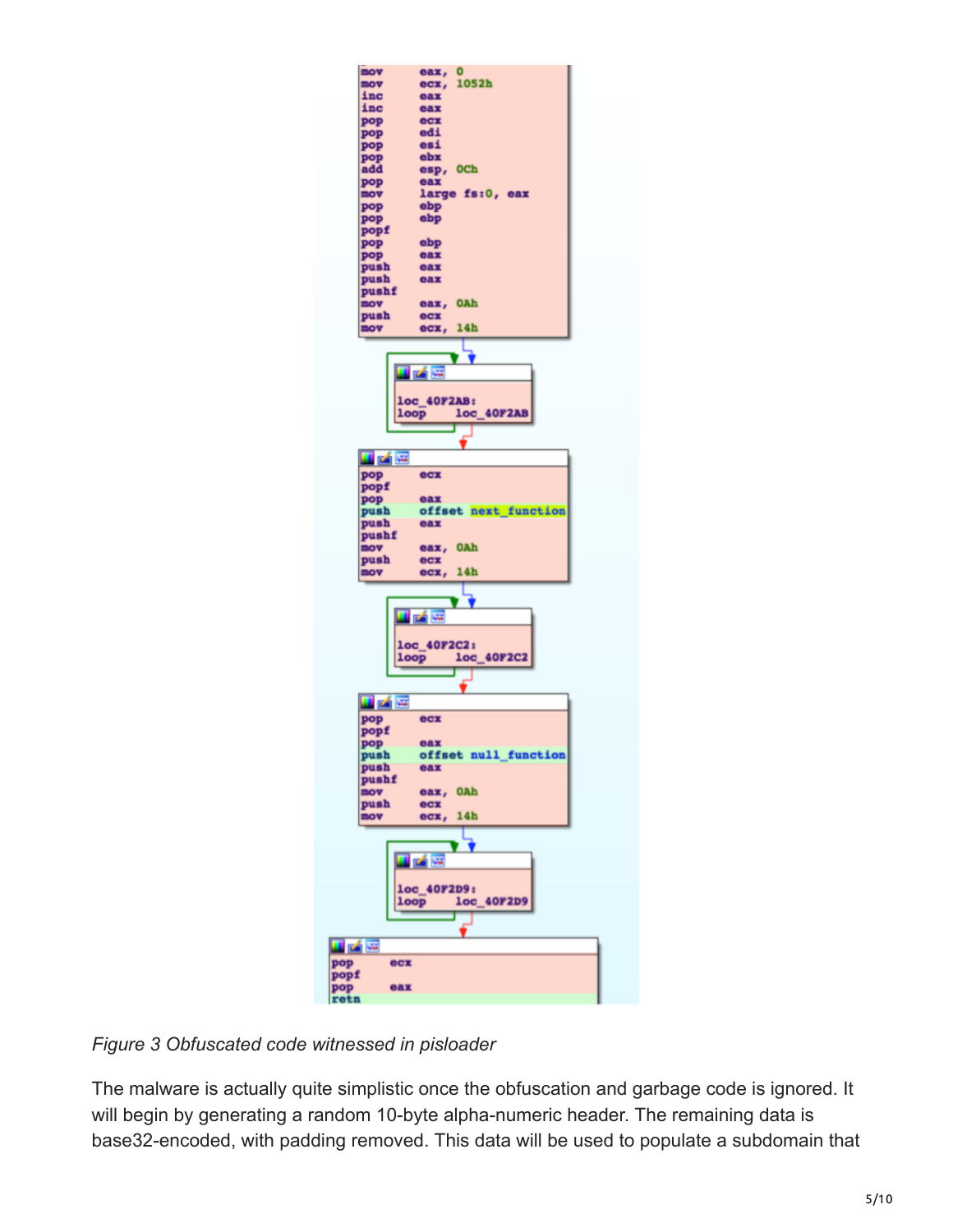will be used in a subsequent DNS request for a TXT record.

The use of DNS as a C2 protocol has historically not been widely adopted by malware authors. Notable exceptions include the following:

- [FrameworkPOS](https://blog.gdatasoftware.com/2014/10/23942-new-frameworkpos-variant-exfiltrates-data-via-dns-requests)
- [C3PRO-RACCOON](https://www.forcepoint.com/sites/default/files/resources/files/report_jaku_analysis_of_botnet_campaign_en_0.pdf)
- [FeederBot](http://blog.cj2s.de/archives/28-Feederbot-a-bot-using-DNS-as-carrier-for-its-CC.html)
- [Morto](http://www.symantec.com/connect/blogs/morto-worm-sets-dns-record)
- [PlugX Variants](http://blog.airbuscybersecurity.com/post/2014/01/PlugX-v2%3A-meet-SController)

The use of DNS as a C2 allows pisloader to bypass certain security products that may not be inspecting this traffic correctly.

```
Domain Name System (query)
   FResponse In: 1613]
   Transaction ID: 0xa45e
Flags: 0x0100 Standard query
    0... .... .... .... = Response: Message is a query
    .000 0... .... .... = 0pcode: Standard query (0)
     .... .. 0. .... .... = Truncated: Message is not truncated
    .... ...1 .... .... = Recursion desired: Do query recursively
    .... .... .0.. .... = Z: reserved (0)
     .... .... ... 0 .... = Non-authenticated data: Unacceptable
  Questions: 1
  Answer RRs: 0
  Authority RRs: 0
  Additional RRs: 0
⊟ Queries
   □ QOOXHNOCCOMVUWOXCEMVZWW5DPOA7A.ns1.logitech-usa.com: type TXT, class IN
      Name: QOOXHNOCCOMVUWOXCEMVZWW5DPOA7A.ns1.logitech-usa.com
       [Name Length: 51]
      [Label Count: 4]
      Type: TXT (Text strings) (16)
      Class: IN (0x0001)
```
*Figure 4 DNS query for TXT record by malware*

The pisloader sample will send a beacon periodically that is composed of a random 4-byte uppercase string that is used as the payload. An example of this can be found below:



*Figure 5 pisloader DNS beacon request*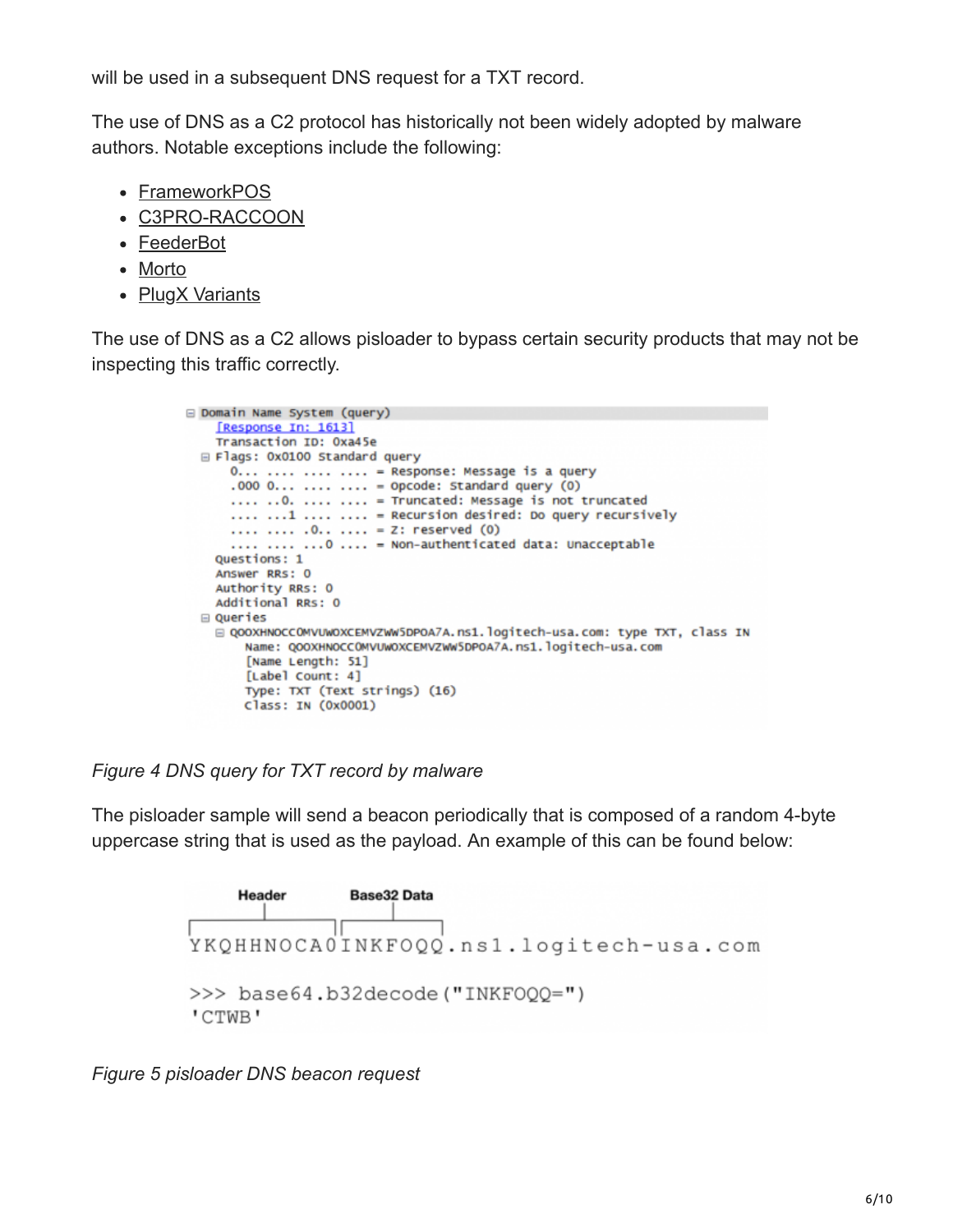The malware expects various aspects of the DNS responses to be set in a specific way, or else pisloader will ignore the DNS reply. The following DNS flags must be set. Should any additional flags be set, the response will be ignored.

- Response
- Recursion Desired
- Recursion Available

The 'Questions' field must be set to a value of 0x1. The 'Answer Resource Records' field must be set to a value of 0x1. Additionally, the response query subdomain must match the original DNS request.

The remote command and control (C2) server is statically embedded within the malware. A single host of 'ns1.logitech-usa[.]com' is found in this specific sample.

The C2 server will respond with a TXT record that is encoded similar to the initial request. In the response, the first byte is ignored, and the remaining data is base32-encoded. An example of this can be found below.



*Figure 6 Example TXT response by C2 server*

The following commands, and their descriptions are supported by the malware:

- sifo Collect victim system information
- drive List drives on victim machine
- list List file information for provided directory
- upload Upload a file to the victim machine
- open Spawn a command shell

Some examples of these commands being used can be seen below. A mock DNS server was used to generate the commands and receive the resulting data.

# **Example sending the 'drive' command:**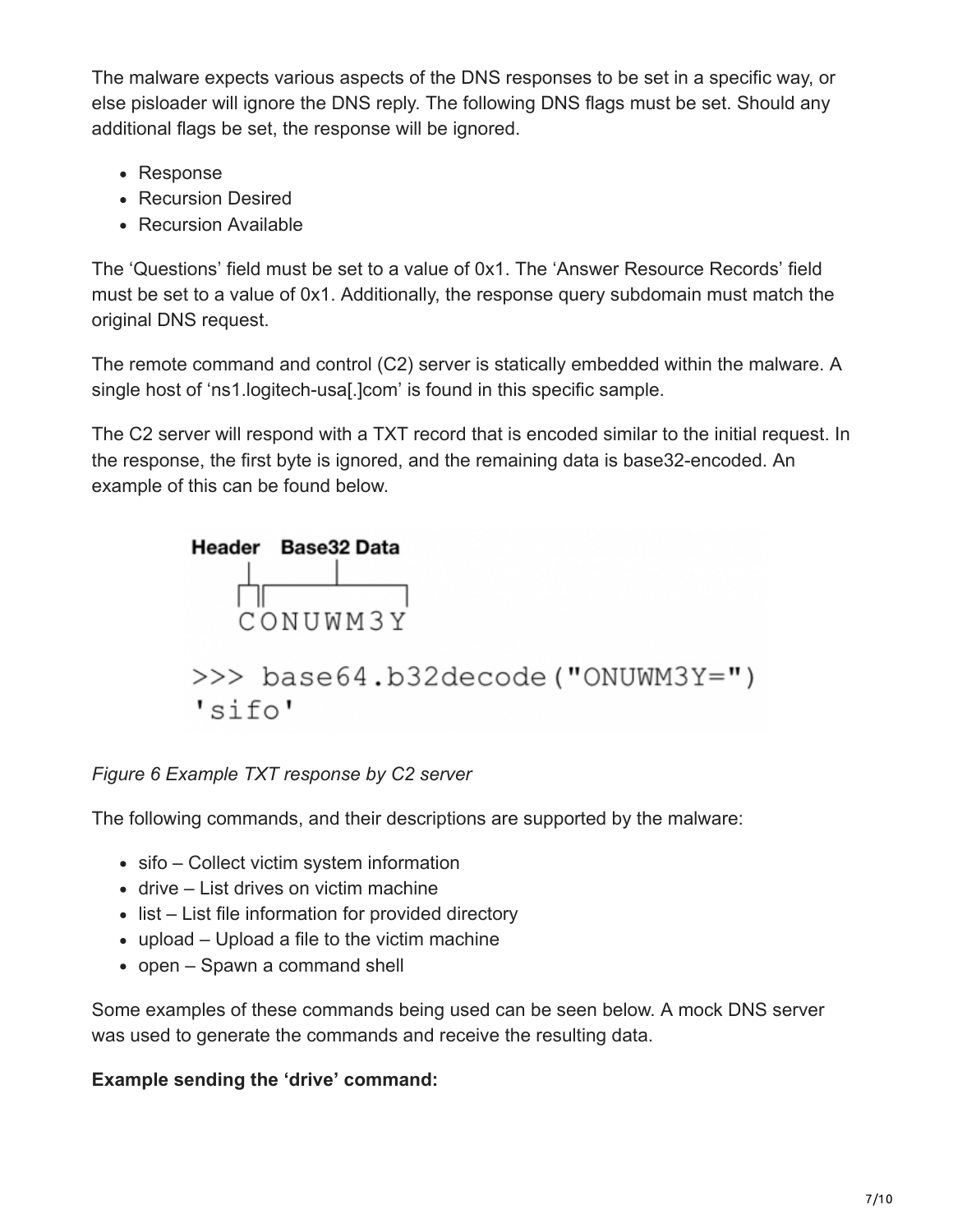- 1 [+] Sending Command: drive | Encoded: CMRZGS5TF
- 2 [+] Raw Data Received: UMAVMGAGD0IE5FY7CDHJOHYRB2LR6A
- 3 [+] Decoded Data Received: A:\|C:\|D:\|

#### **Example sending the 'open' command:**

- 1 [+] Sending Command: open | Encoded: CN5YGK3Q
- 2 [+] Raw Data Received:
- 3 ULCBMGAGCAJVUWG4TPONXWM5BAK5UW4ZDPO5ZSAW2WMVZHG2LP
- 4 [+] Raw Data Received:
- 5 ATABMGAGCBNYQDMLRRFY3TMMBRLUGQUQ3POB4XE2LHNB2CAKDD
- 6 [+] Raw Data Received:
- 7 HTPDMGAGCCFEQDEMBQHEQE22LDOJXXG33GOQQEG33SOBXXEYLU
- 8 [+] Raw Data Received:
- 9 BNJWMGAGCDNFXW4LRAEBAWY3BAOJUWO2DUOMQHEZLTMVZHMZLE
- 10 [+] Raw Data Received:
- 11 UARCMGAGCEFYGQUDIKIM5FYVLTMVZHGXCKN5ZWQICHOJ2W46TX [+] Raw Data Received: UJRAMGAGC0MVUWOXCEMVZWW5DPOA7A [+] Decoded Data Received: Microsoft Windows [Version 6.1.7601]

Copyright (c) 2009 Microsoft Corporation. All rights reserved.

C:\Users\Josh Grunzweig\Desktop>

#### **Example sending the 'sifo' command:**

- 1 [+] Sending Command: sifo | Encoded: CONUWM3Y
- 2 [+] Raw Data Received:
- 3 FUBWMGAGIANQ6TCNZSFYYTMLRRFYYTKMZGMM6VOSKOFVGEUTCW
- 4 [+] Raw Data Received:
- 5 PGHRMGAGIBGJHEWSKPJNICAW2KN5ZWQICHOJ2W46TXMVUWOXJG [+] Raw Data Received: MMAZMGAGI0N46TMLBRFQZTE [+] Decoded Data Received: l=172.16.1.153&c=WIN-LJLV2NKIOKP [Josh Grunzweig]&o=6,1,32

#### **Example listing the contents of the C:\ drive:**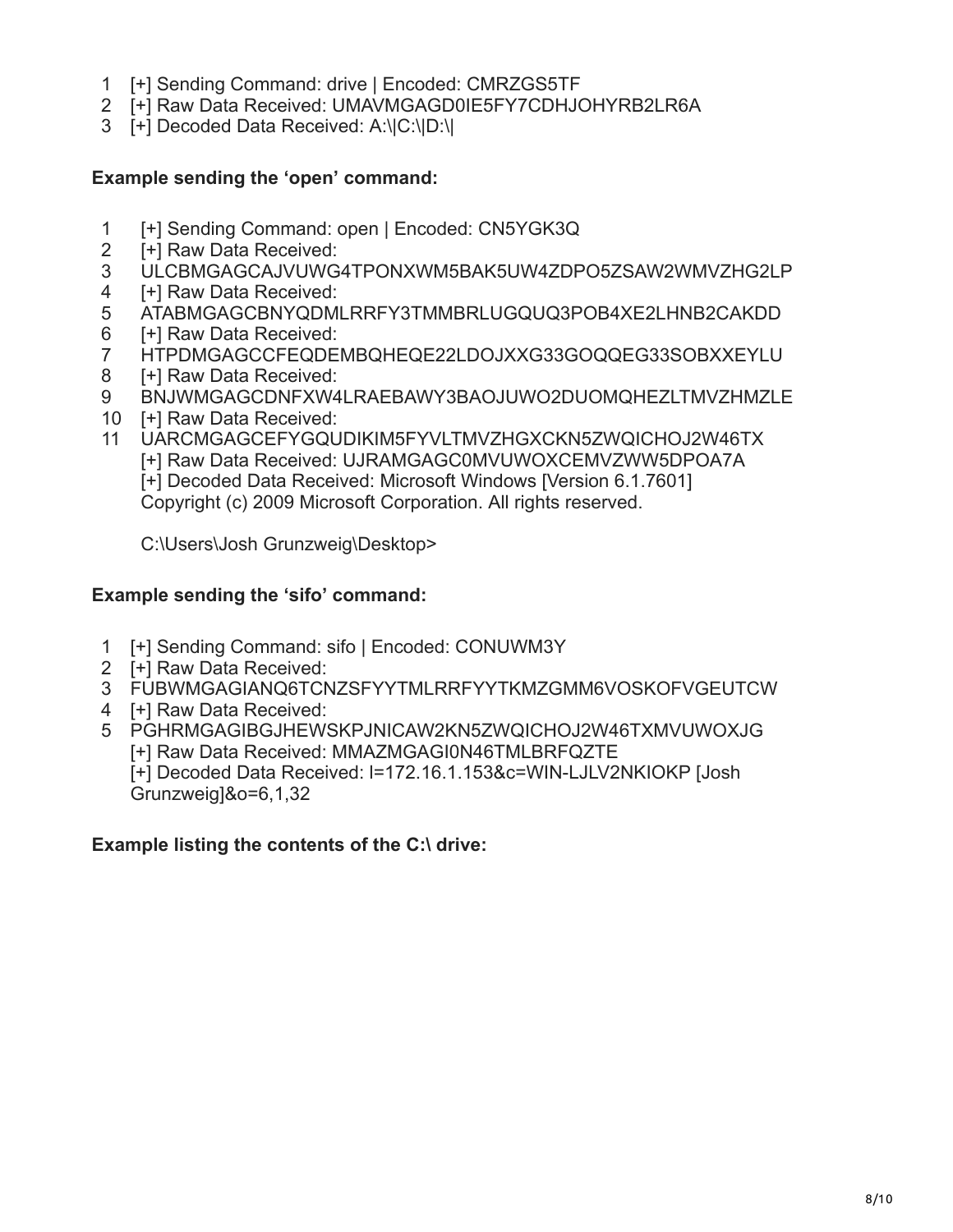- 1 [+] Sending Command: list C:\ | Encoded: CNRUXG5BAIM5FY
- 2 [+] Raw Data Received:
- 3 QKTUMGAGLAGB6CIUTFMN4WG3DFFZBGS3T4GIYDCNJPGAZS6MRW
- 4 [+] Raw Data Received: EKNPMGAGL0EAYTIORUGA5DKN34GB6DEMS6
- 5 [+] Raw Data Received:
- 6 RKMAMGAGLAGF6GC5LUN5SXQZLDFZRGC5D4GIYDAOJPGA3C6MJQ
- 7 [+] Raw Data Received: NMSIMGAGL0EAZDCORUGI5DEMD4GI2HYMZSLY
- 8 [+] Raw Data Received:
- 9 OHRWMGAGLAGB6EE33POR6DEMBRGUXTAMZPGI3CAMJWHIZDIORQ
- 10 [+] Raw Data Received: DPDUMGAGL0GJ6DA7BSGJPA
	- [+] Raw Data Received: WIKGMGAGLAGF6GE33PORWWO4T4GIYDCNBPGA3C6MRYEAYDAORS \* Truncated\* [+] Decoded Data Received: 0|\$Recycle.Bin|2015/03/26 14:40:57|0|22^1|autoexec.bat|2009/06/10 21:42:20|24|32^0|Boot|2015/03/26 16:24:02|0|22^1|bootmgr|2014/06/28 00:21:34|391640|39^1|BOOTSECT.BAK|2015/03/26 16:35:39|8192|39^1|config.sys|2009/06/10 21:42:20|10|32^0|Documents and Settings|2009/07/14 04:53:55|0|9238^1|Example.log|2016/02/09 20:17:55|0|32^1|pagefile.sys|2016/04/25 14:09:20|1660411904|38^0|PerfLogs|2009/07/14 02:37:05|0|16^0|Program Files|2016/02/29 15:59:43|0|17^0|ProgramData|2016/02/02 17:28:04|0|8210^0|Python27|2016/02/25 16:39:37|0|16^0|Recovery|2015/03/26 14:39:57|0|8214^0|System Volume Information|2016/02/29 16:00:19|0|22^0|Users|2015/03/26 14:39:58|0|17^0|Windows|2016/02/12 10:20:21|0|16^^end^

The sifo command above uses the printf format string of 'l=%s&c=%s&o=%s'. This is consistent with previous versions of HTTPBrowser, which is another malware family frequently used by the Wekby group.

Additionally, a number of commands themselves, such as the 'list', 'drive', and 'upload' commands are consistent with HTTPBrowser. The formatted responses from these commands are also identical. A [known HTTPBrowser sample](https://www.virustotal.com/en/file/9995fe6ff112efb6de6498ace23f42b8d3689f3c890959728cbc888462b9ea0d/analysis/) was spotted with similar metadata as the discussed pisloader sample, which adds further credibility that pisloader is likely a variant of this malware family.

Additionally, the code used to generate these commands is available via [GitHub](https://github.com/pan-unit42/public_tools/tree/master/pisloader/wekby_dns.py).

# **Conclusion**

The Wekby group continues to target various high profile organizations using sophisticated malware. The pisloader malware family uses various novel techniques, such as using DNS as a C2 protocol, as well as making use of return-oriented programming and other antianalysis tactics.

Palo Alto Networks customers are protected against this threat in the following ways: